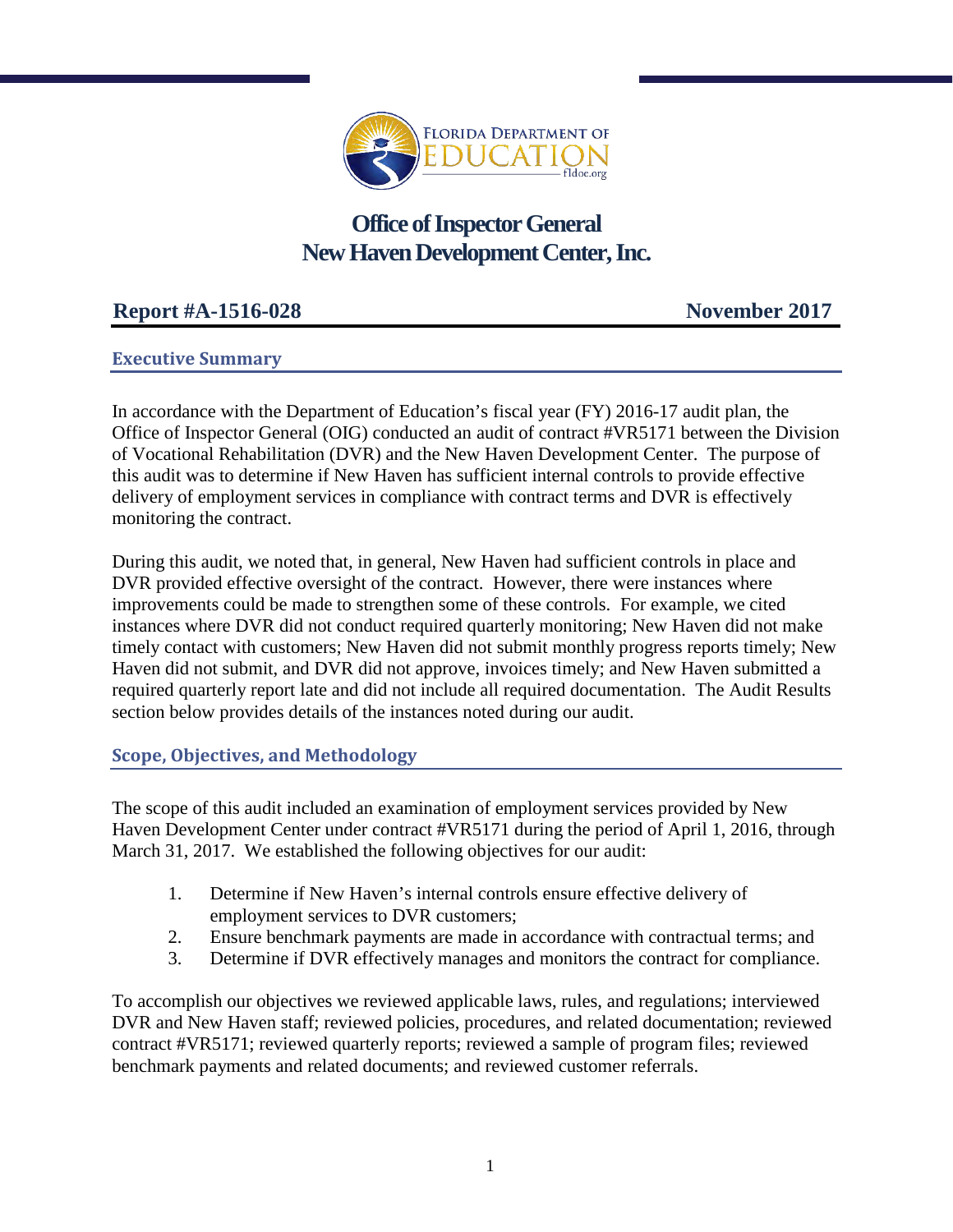# **Background**

The Florida Vocational Rehabilitation Program is a federal/state program that works with people who have physical or mental disabilities to prepare for, gain, or retain meaningful employment. The program is authorized by the federal Rehabilitation Act of 1973, as amended through 1998 ("Act"), and Chapter 413, Part II, Florida Statutes. The U.S. Department of Education, Rehabilitation Services Administration (RSA) funds the program on a 4:1 ratio, or 78.7% federal dollars to 2[1](#page-1-0).3% state general revenue.<sup>1</sup>

The Florida Department of Education, Division of Vocational Rehabilitation (DVR), and the New Haven Development Center, Inc. entered into contract #VR5171 for the period of April 1, 2015, through March 31, 2018, to provide employment services to eligible DVR customers. The contract defines employment services as services provided to a DVR customer to assist them in achieving a positive employment outcome. Services may include pre-placement training, employment services, supported employment services, or on-the-job training services. The contract is an open-ended, fixed rate contract. DVR pays the provider a fixed rate for accomplishing benchmarks, as defined in the contract. During the period of April 1, 2016, through March 31, 2017, New Haven met service benchmarks for 26 active customers earning \$83,492.00.

# **Audit Results**

# Finding 1: DVR did not conduct required quarterly monitoring.

The DVR Employment Services Provider Monitoring Guidebook states, "Contract Monitoring is the process of ensuring that a Provider adequately performs a contracted service. When VR contracts with a Provider to deliver Employment Services VR is responsible for ensuring the work is performed satisfactorily and funds are used appropriately." According to the Guidebook, DVR should assess risk annually and determine the frequency of monitoring based on the assigned risk. Those providers receiving a high risk evaluation will require quarterly data analysis, random sampling, and full monitoring annually. The Guidebook provides the tools and documents to use during the quarterly and annual contract monitoring.

DVR completed a Risk Assessment and Contract Monitoring Plan for the reviewed contract and rated New Haven as high risk. We determined DVR only performed one of the four (25%) required quarterly monitoring reports. The completed first quarter monitoring included data analysis, employment services contract case reviews, and interviews. The report revealed that New Haven changed the Individualized Plan for Employment (IPE) for the majority of the sampled customers; employment was not consistent with IPE goals; and not all parties had signed the pre-placement training reports and surveys. DVR did not provide recommendations to New Haven based on the monitoring results. DVR also did not complete the annual review or the quarterly monitoring for the second, third, and fourth quarters during the audit period.

l

<span id="page-1-0"></span><sup>1</sup> Contract #VR5171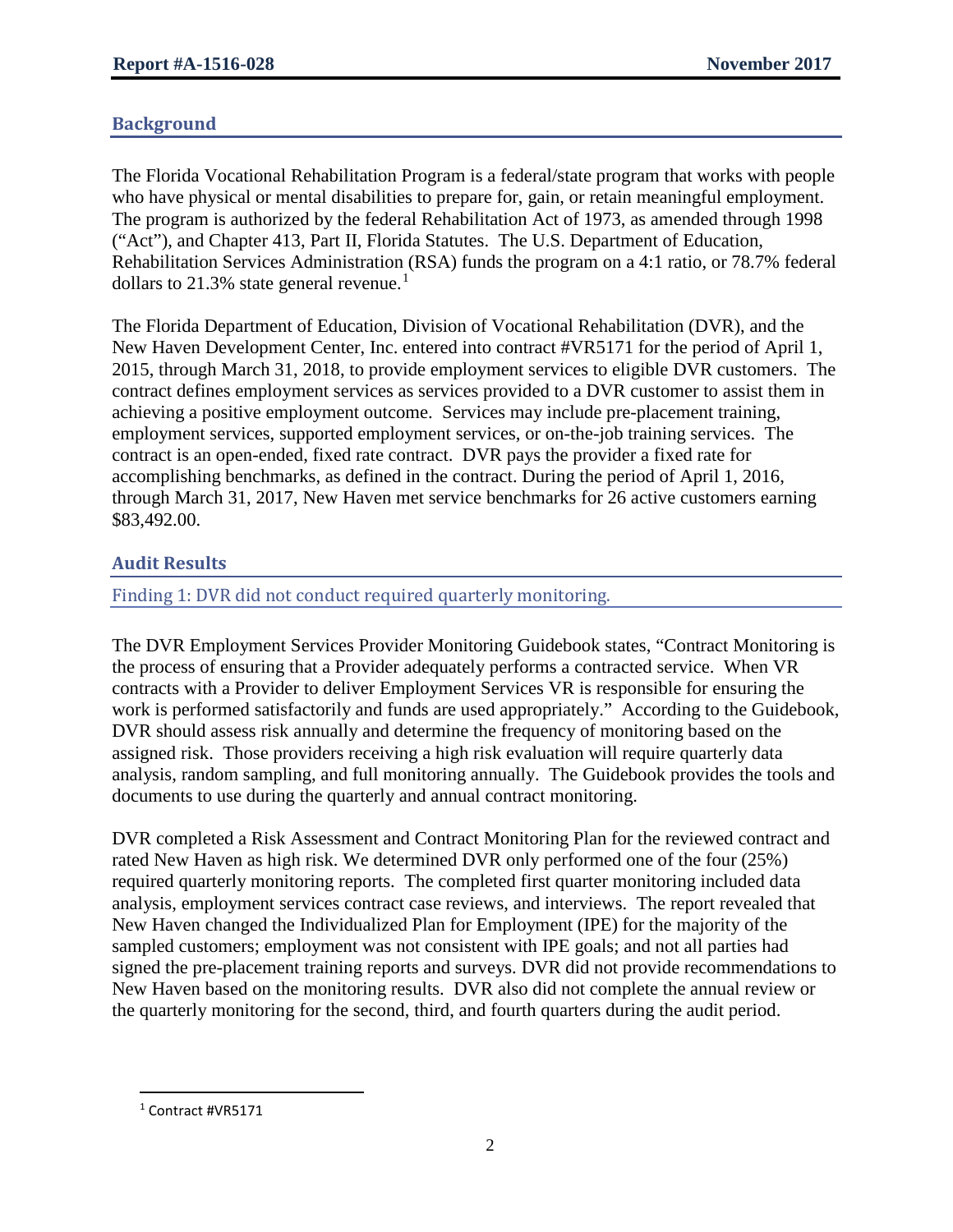The DVR contract monitoring unit previously employed two monitors. The monitor responsible for the New Haven contract resigned shortly before the first quarterly monitoring was due. The position was then reclassified and is no longer a monitoring position. The remaining contract monitor has taken on both caseloads. Lack of monitoring increases the risk that noncompliance with contract terms will go undetected. In addition, not communicating the results of the monitoring or providing improvement recommendations limits New Haven's ability to improve its processes.

### *Recommendation*

We recommend DVR conduct quarterly and annual monitoring of the New Haven contract based on the risk evaluation. In addition, we recommend DVR promptly provide the results and the recommendations of the monitoring to New Haven and ensure corrective action has been initiated on noted deficiencies.

## *DVR Management Response*

Concur. VR is currently revamping monitoring processes for Employment Service Providers. Under the new processes, the Provider will be made aware of results and recommendations at the end of each data analysis review. Monitoring schedules will continue to be driven by risk assessment.

## Finding 2: New Haven did not make timely contact with customers.

Section C.2 (b), Attachment A of contract #VR5171 states, "The Provider shall begin regular contact with the Customer within two (2) weeks of Referral acceptance. If the Provider is unable to contact the Customer within the required two (2) weeks, they must notify the VR counselor in writing."

We sampled 13 of the 26 active customers who achieved a benchmark during the period of April 1, 2016, through March 31, 2017. We reviewed monthly progress reports (MPR) to determine whether New Haven began regular contact with the customers within two weeks of referral acceptance. We determined that New Haven did not contact two (15%) of the 13 sampled customers within the required timeframe; rather, they were 10 and 26 days past the two week window.

New Haven Development Center noted that they are sometimes unable to contact the customers due to changed phone numbers or addresses. In those cases, New Haven staff would contact the DVR counselor for an alternate number or address. We did not locate any notes of contact made to the DVR counselor for the two customers noted. When New Haven does not contact referred customers timely, it can negatively affect future customer employment.

#### *Recommendation*

We recommend New Haven begin regular contact with the customers within two weeks of referral acceptance in accordance with contract terms. If New Haven is unable to contact the customers, they should notify the VR counselor in writing to document contact attempts.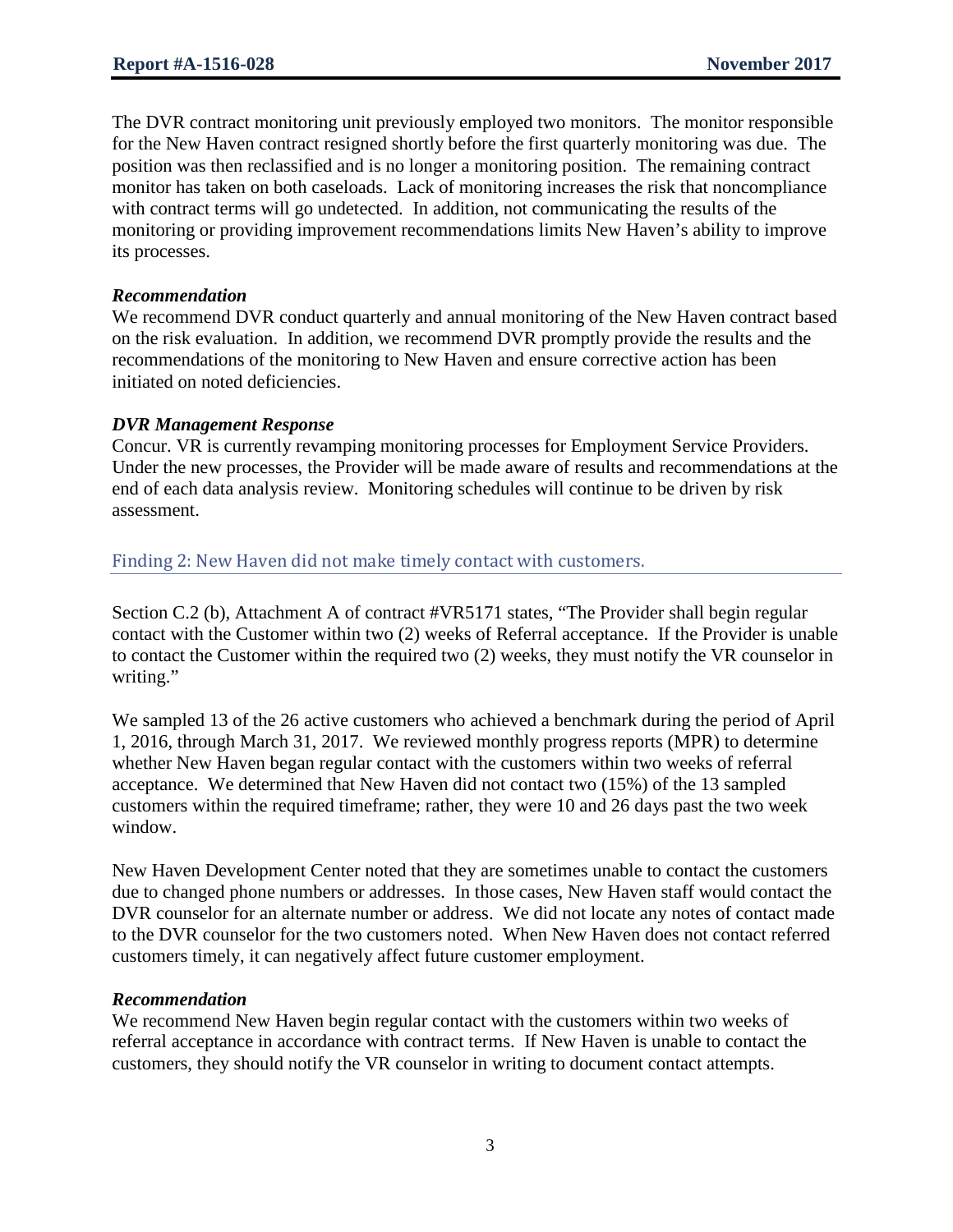## *New Haven Management Response*

Concur. New Haven Development Center will begin to contact customer within two weeks of accepting the referrals.

# Finding 3: New Haven did not submit monthly progress reports timely.

Section C.2 (c), Attachment A of contract #VR5171 states, "The Provider shall complete a Monthly Progress Report (MPR) in REBA [Rehabilitation Electronic Billing Application] every month for each Customer they are actively serving. The MPR must include dates and details of all activities performed to support delivery of the services required on the Referral Form. The MPR must be submitted within thirty (30) days following the month in which services were rendered. Failure to submit MPRs within the required timeframe may result in MPR rejection and denial of benchmark payment. In the event a benchmark is reached between reporting periods an addendum must be attached to the most recent MPR listing details of any additional activities that resulted in achievement of the benchmark. The addendum and the MPR must be submitted to the VR Counselor with the  $NOA<sup>2</sup>$  $NOA<sup>2</sup>$  $NOA<sup>2</sup>$  Form."

New Haven submitted 71 MPRs for the 13 sampled customers during the period of April 1, 2016, through March 31, 2017. We determined New Haven did not submit 22 of the 71 (30%) MPRs timely, ranging from two to 263 days late. In addition, New Haven did not contact two of the 13 sampled customers monthly as evidenced by MPR documentation. Both of the customers were missing one monthly progress report. Per New Haven, staff shortages due to financial reasons caused the MPR submission delays. Late or missing MPRs could lead to denial of benchmark payments due to lack of evidence of service delivery. In addition, lack of consistent monthly contact with the customers can have a negative impact on helping customers obtain and retain employment.

#### *Recommendation*

We recommend New Haven maintain monthly contact with customers and submit MPRs timely in accordance with contractual terms. We recommend DVR ensure New Haven submits all MPRs prior to benchmark payments and consider financial penalties for late MPR submissions.

#### *DVR Management Response*

Concur. The Provider Manager will not approve any benchmark payment without all required MPRs. Late MPR submission will be reflected on the Provider's monitoring report(s). Chronic late submissions may lead to suspension or revocation of Provider status.

#### *New Haven Management Response*

Concur. New Haven Development Center will begin to contact customers and maintain monthly progress notes in accordance with contractual terms.

l

<span id="page-3-0"></span><sup>2</sup> Notification of Approval (NOA)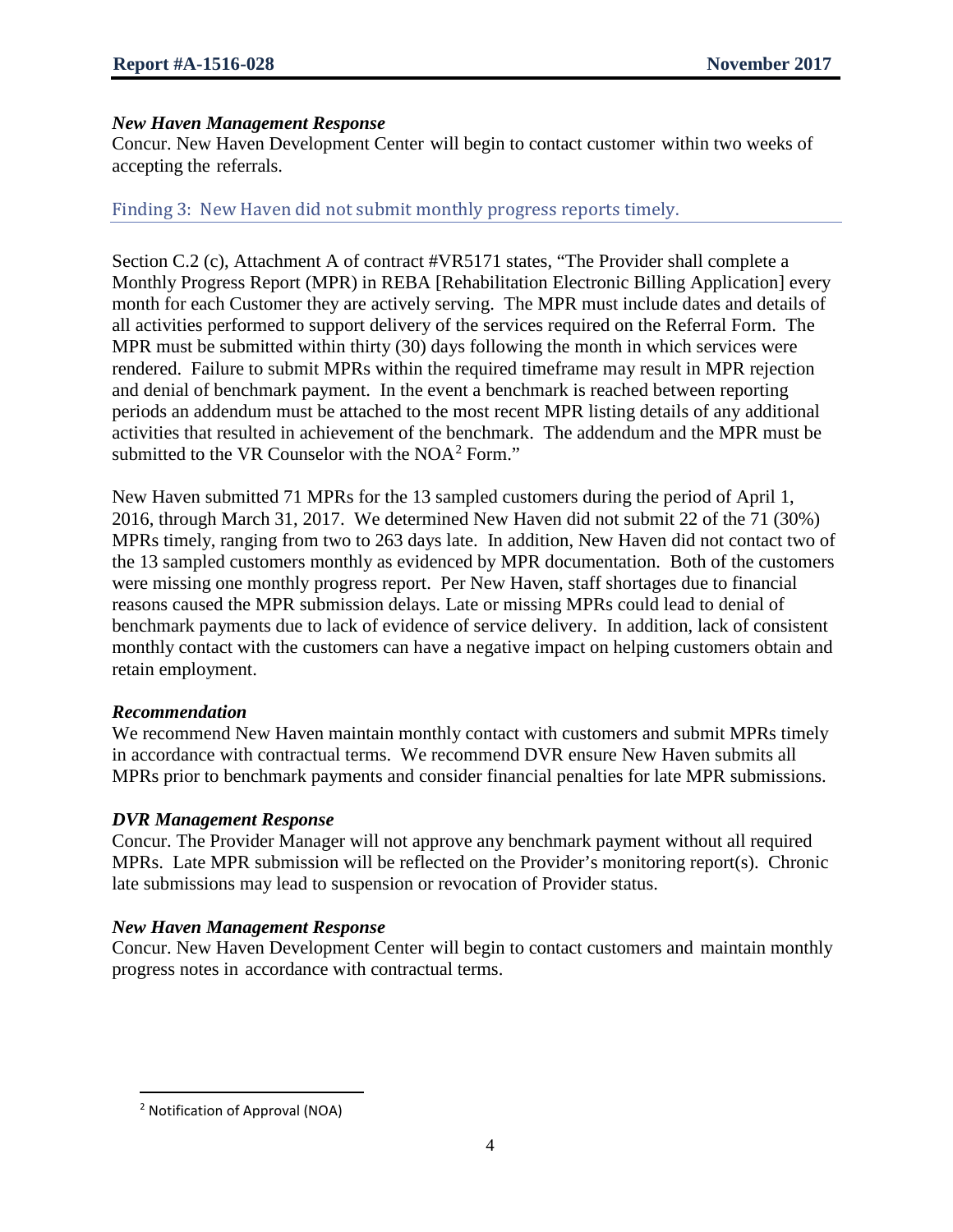# Finding 4: New Haven did not submit, and DVR did not approve, invoices timely.

Section E.4 (b), Attachment A of contract #VR5171 states, "The Provider shall submit a properly completed invoice via REBA, including all supporting documentation and information required on the invoice template, to the Contract Manager no later than fifteen (15) days after the NOA is approved by the VR Counselor."

Section 215.422, Florida Statues, states, "Approval and inspection of goods or services shall take no longer than 5 working days unless the bid specification, purchase order, or contract specifies otherwise."

New Haven submitted 38 invoices for the 13 sampled customers during the period of April 1, 2016, through March 31, 2017. We determined New Haven submitted five of the 38 (13%) invoices late, ranging from 18 to 26 days after the VR counselor approved the notice of approval (NOA). We also determined the DVR contract manager approved five (13%) of the 38 submitted invoices nine days past the invoice submission date.

Per the contract manager, the late approvals were an oversight. Submitting and approving invoices late can delay payments to New Haven and delay services needed to assist customers in gaining and maintaining employment.

## *Recommendation*

We recommend DVR timely approve invoices within five working days of receipt to ensure prompt payment to the provider. We recommend New Haven submit all invoices no later than 15 days after NOA approval in accordance with contract terms.

# *DVR Management Response*

Concur. DVR will work to improve invoice processing time.

# *New Haven Management Response*

Concur. New Haven Development Center will comply with contract of submitting invoices in a timely matter. (15) days.

Finding 5: New Haven submitted a quarterly report late and did not include all required documentation.

Section D.6., Attachment A of contract #VR5171 states, "The Provider shall submit the following quarterly reports to the Contract manager no later than thirty (30) days after the end of each quarter. For purposes of this Contract, quarters are defined as:

- $1<sup>st</sup>$  Quarter: April  $1<sup>st</sup>$  June  $30<sup>th</sup>$
- $\blacksquare$  2<sup>nd</sup> Quarter: July 1<sup>st</sup> September 30<sup>th</sup>
- $\bullet$  3<sup>rd</sup> Quarter: October 1<sup>st</sup> December 31<sup>st</sup>
- $\bullet$  4<sup>th</sup> Quarter: January 1<sup>st</sup> March 31<sup>st</sup>
- a) A listing of all staff currently engaged in the provision of services under this contract; and
- b) A summary of all Employer recruitment activities the Provider has engaged in during the quarter."